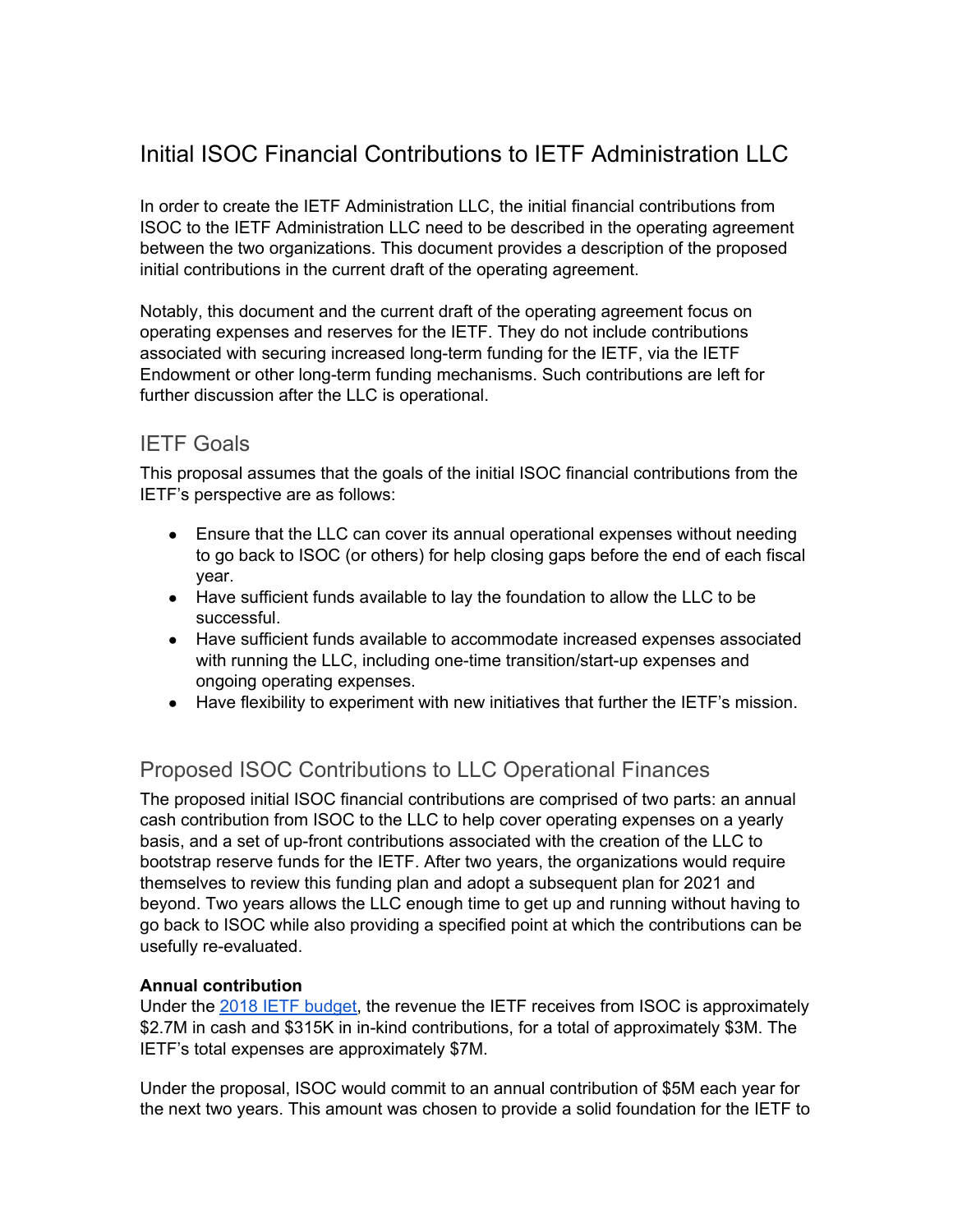achieve the goals listed above in the LLC's start-up phase. It is based on a sample LLC budget prepared by the IAD in cooperation with the IETF Chair, which is summarized in Table 1 below.

The sample [budget](https://iaoc.ietf.org/documents/2018Budget.pdf) uses as its foundation the existing IETF 2019 and 2020 budget [advice,](https://iaoc.ietf.org/documents/2018Budget.pdf) with increased expenses associated with operating the LLC. The projected operating expenses for the LLC in the sample budget are more than double the projected operating expenses for IASA (\$1.5M compared to \$707K in 2019, for example). This increase accounts for staff salaries, benefits, and travel; insurance; increased fundraising support; and human resources support, all of which will be new expenses incurred by the LLC that are not currently incurred by IASA.

This sample budget is no substitute for the official budget that the LLC will need to develop. It was put together for the purposes of formulating proposed initial contributions from ISOC to the LLC, which need to be documented in the operating agreement before the official budget process can begin.

|                                         | 2018    | 2019    | 2020    |
|-----------------------------------------|---------|---------|---------|
| <b>Revenue</b>                          |         |         |         |
| <b>ISOC</b> annual contribution         | \$2,692 | \$5,000 | \$5,000 |
| ISOC in-kind                            | 315     | O       | O       |
| Meeting revenue                         | 3,909   | 4,154   | 4,219   |
| In-kind revenue                         | 113     | 35      | 35      |
| <b>Total</b>                            | \$7,029 | \$9,189 | \$9,254 |
|                                         |         |         |         |
| <b>Expenses</b>                         |         |         |         |
| Meeting expenses                        | \$3,089 | \$3,172 | \$3,215 |
| <b>RFC</b> services                     | 1,238   | 1,262   | 1,198   |
| <b>IETF</b> secretariat                 | 1,375   | 1,404   | 1,436   |
| Operating costs                         | 670     | 1,564   | 1,795   |
| <b>ISOC</b> support                     | 315     | O       | O       |
| <b>Transition costs</b>                 | 75      | O       | 0       |
| Special projects                        | 50      | 50      | 50      |
| <b>Tools</b>                            | 217     | 221     | 226     |
| <b>Total</b>                            | \$7,029 | \$7,674 | \$7,920 |
|                                         |         |         |         |
| <b>Net surplus</b>                      |         | \$1,516 | \$1,334 |
| Net surplus as percentage<br>of revenue |         | 16.5%   | 14.4%   |

*Table 1. Summary of sample LLC budget for 2019-2020. All values are in thousands of US dollars. Numbers for 2018 reflect the 2018 IETF budget.*